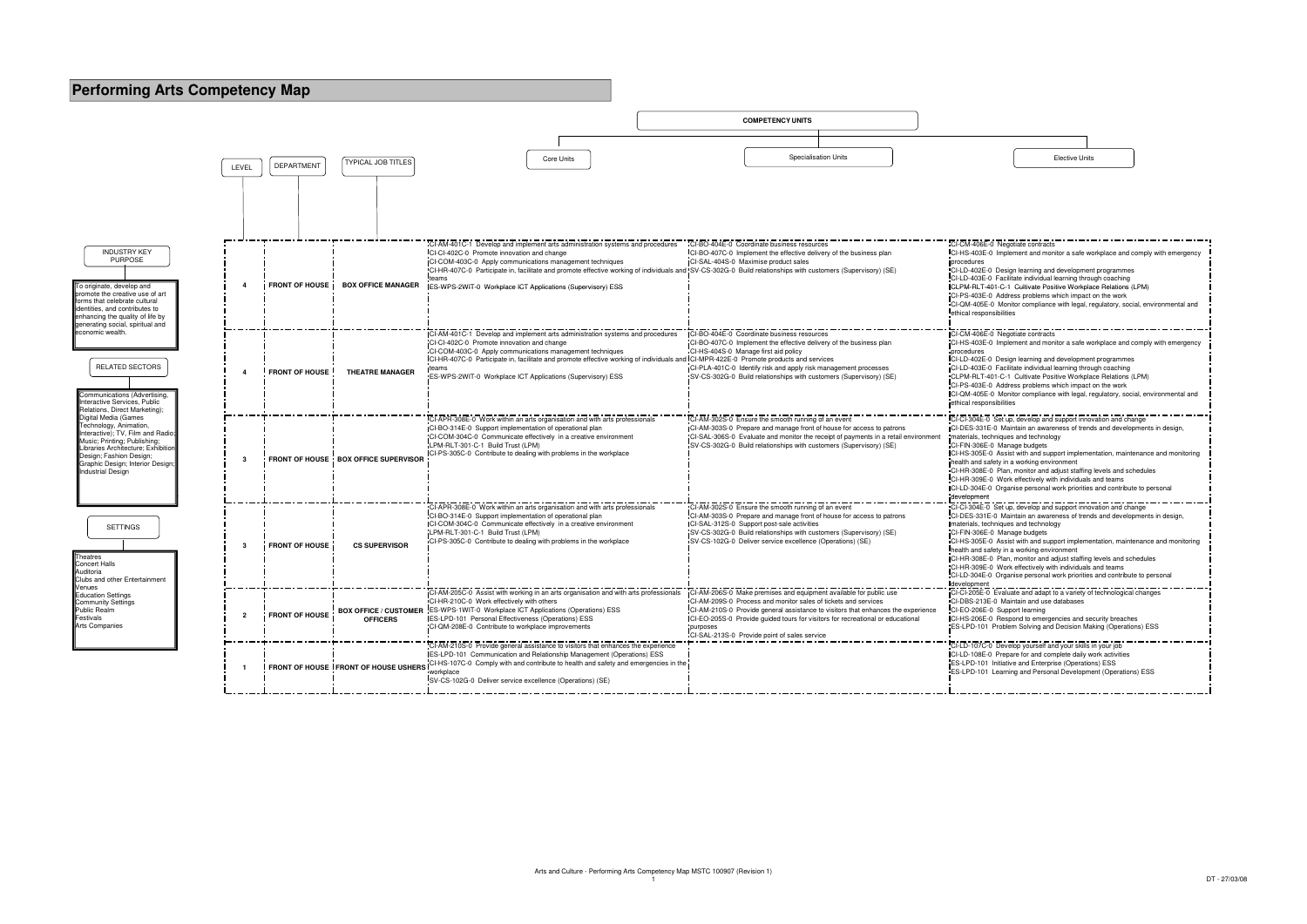

| CI-COM-502S-0 Present effectively to engage and manage your audience<br>CI-COM-508E-0 Oversee communications in a creative environment<br>CI-CM-502C-0 Address legal and administrative requirements<br>CI-EO-501E-0 Create, develop and manage learning through arts work / content<br>CI-HS-502E-0 Develop and implement a health and safety policy that ensures a safe<br>workplace<br>FLPM-RLT-501-C-1 Foster Business Relationships (LPM) |
|------------------------------------------------------------------------------------------------------------------------------------------------------------------------------------------------------------------------------------------------------------------------------------------------------------------------------------------------------------------------------------------------------------------------------------------------|
| CI-PS-502E-0 Resolve problems which impact on the work                                                                                                                                                                                                                                                                                                                                                                                         |
|                                                                                                                                                                                                                                                                                                                                                                                                                                                |
| CI-COM-410C-0 Manage Communications in a creative environment<br>CI-EO-402S-0 Develop and implement community engagement strategies<br>CI-EO-403E-0 Facilitate learning through arts work / content<br>CI-HS-403E-0 Implement and monitor a safe workplace and comply with emergency<br>procedures                                                                                                                                             |
| CI-MPR-422E-0 Promote products and services<br>CLPM-RLT-401-C-1 Cultivate Positive Workplace Relations (LPM)<br>LPM-PER-401-C-1 Manage Self (LPM)<br>CI-PS-403E-0 Address problems which impact on the work                                                                                                                                                                                                                                    |
|                                                                                                                                                                                                                                                                                                                                                                                                                                                |
|                                                                                                                                                                                                                                                                                                                                                                                                                                                |
| CI-COM-306E-0 Make presentations<br>CI-CLR-302E-1 Administer and manage the use of licensed copyright materials<br>created<br>CI-EO-304E-0 Engage learning through arts work / content                                                                                                                                                                                                                                                         |
| CI-HS-305E-0 Assist with and support implementation, maintenance and<br>monitoring health and safety in a working environment<br>DLPM-PER-301-C-1 Develop Self (LPM)<br>CI-PS-305C-0 Contribute to dealing with problems in the workplace<br>CI-RES-309E-0 Research business opportunities<br>HR-RS-301-E-Z Implement recruitment and selection methods (HR)                                                                                   |
|                                                                                                                                                                                                                                                                                                                                                                                                                                                |

| <b>Elective Units</b> |  |
|-----------------------|--|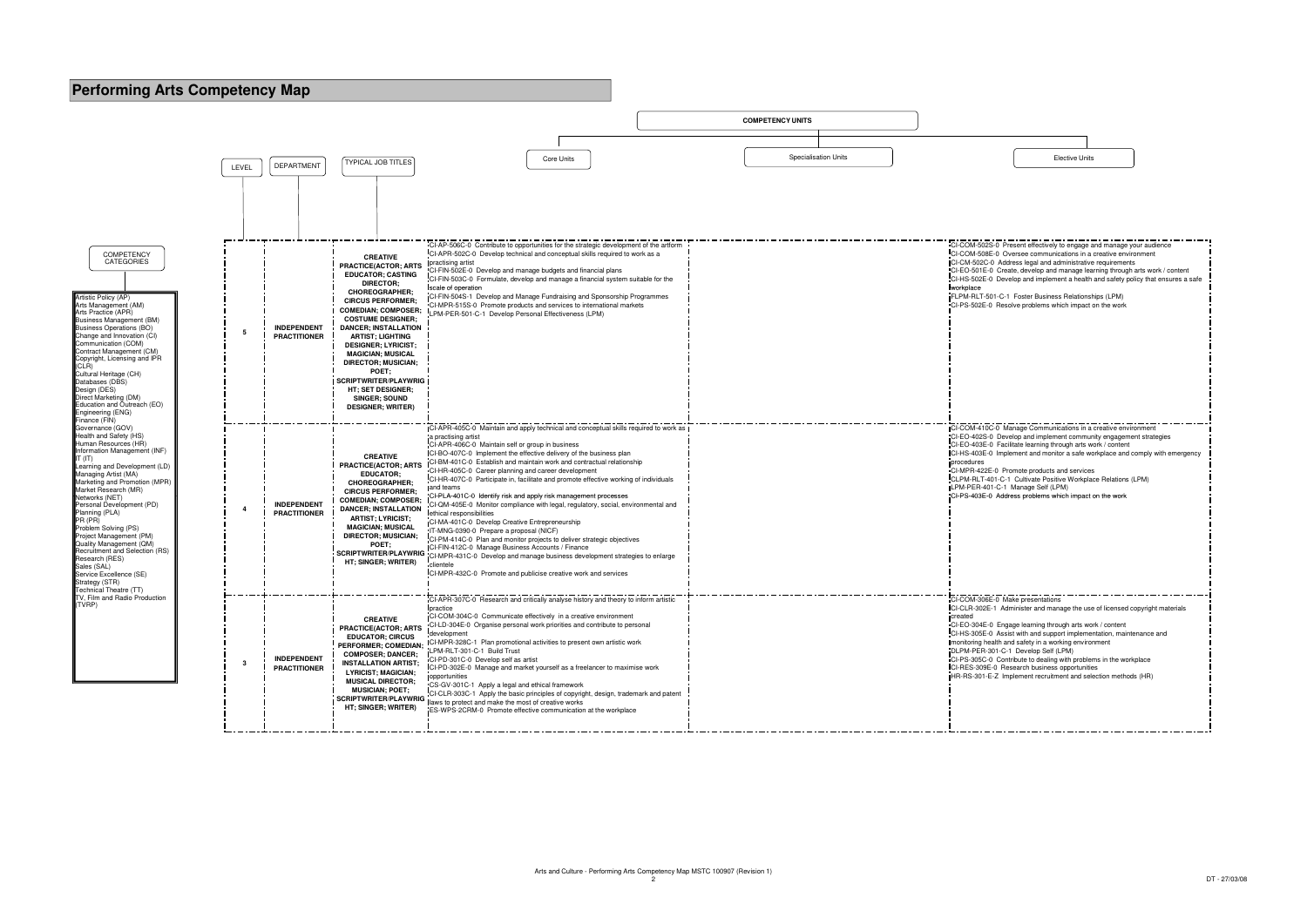|       |                   |                                                           |                                                                                                                                                                                                                                                                                                                                                                                                                                                                                                       | <b>COMPETENCY UNITS</b>                                                                                                                                                                                                                                                                                                                                                                                                                                                       |                                                                                                                                                                                                                                                                                                                                                                                                                                                                                                                                                                                                                                                                                                                                                                                                                                                                                                           |
|-------|-------------------|-----------------------------------------------------------|-------------------------------------------------------------------------------------------------------------------------------------------------------------------------------------------------------------------------------------------------------------------------------------------------------------------------------------------------------------------------------------------------------------------------------------------------------------------------------------------------------|-------------------------------------------------------------------------------------------------------------------------------------------------------------------------------------------------------------------------------------------------------------------------------------------------------------------------------------------------------------------------------------------------------------------------------------------------------------------------------|-----------------------------------------------------------------------------------------------------------------------------------------------------------------------------------------------------------------------------------------------------------------------------------------------------------------------------------------------------------------------------------------------------------------------------------------------------------------------------------------------------------------------------------------------------------------------------------------------------------------------------------------------------------------------------------------------------------------------------------------------------------------------------------------------------------------------------------------------------------------------------------------------------------|
|       |                   |                                                           |                                                                                                                                                                                                                                                                                                                                                                                                                                                                                                       |                                                                                                                                                                                                                                                                                                                                                                                                                                                                               |                                                                                                                                                                                                                                                                                                                                                                                                                                                                                                                                                                                                                                                                                                                                                                                                                                                                                                           |
| LEVEL | <b>DEPARTMENT</b> | <b>TYPICAL JOB TITLES</b>                                 | Core Units                                                                                                                                                                                                                                                                                                                                                                                                                                                                                            | <b>Specialisation Units</b>                                                                                                                                                                                                                                                                                                                                                                                                                                                   | <b>Elective Units</b>                                                                                                                                                                                                                                                                                                                                                                                                                                                                                                                                                                                                                                                                                                                                                                                                                                                                                     |
|       |                   |                                                           |                                                                                                                                                                                                                                                                                                                                                                                                                                                                                                       |                                                                                                                                                                                                                                                                                                                                                                                                                                                                               |                                                                                                                                                                                                                                                                                                                                                                                                                                                                                                                                                                                                                                                                                                                                                                                                                                                                                                           |
|       | <b>MANAGEMENT</b> | <b>ARTISTIC DIRECTOR /</b><br><b>PROGRAMMING DIRECTOR</b> | CI-AP-602C-0 Develop opportunities for national and international creative<br>collaborations and co-productions<br>CI-AP-604C-0 Direct the creation of artistic work / content<br>CI-AP-605C-0 Identify opportunities for the strategic development of the artform<br>CI-COM-607C-0 Direct communications in a creative environment<br>CI-STR-602C-0 Provide leadership across the organisation                                                                                                       | CI-AP-603S-0 Direct the performance<br>CI-TVRP-604S-0 Plan the production                                                                                                                                                                                                                                                                                                                                                                                                     | CI-BO-601C-0 Develop and implement an operational plan<br>CI-CLR-501E-0 Manage IP at a strategic level<br>CI-FIN-601E-0 Secure finance for a project<br>CI-FIN-504S-1 Develop and Manage Fundraising and Sponsorship Programmes<br>ES-JS-401G-1 Manage Workplace Safety and Health System<br>CI-HR-601C-0 Manage people<br>CI-INF-601E-0 Plan, implement and review a knowledge management system<br>CI-MPR-602E-0 Develop marketing strategies / plans and manage the marketing<br>process<br>LPM-RLT-601C-1 Establish Relationships (LPM)<br>CI-PM-601E-0 Manage a major project<br>CI-PM-605C-0 Direct the scope and integration of multiple projects / programmes<br>CI-PM-606C-0 Manage risk<br>CI-STR-601C-0 Develop, implement and review a business / strategic plan<br>CI-STR-505E-0 Manage self as a board member                                                                               |
|       | <b>MANAGEMENT</b> | <b>CHIEF EXECUTIVE /</b><br><b>GENERAL MANAGER</b>        | ICI-AP-602C-0 Develop opportunities for national and international creative<br>collaborations and co-productions<br>CI-AP-605C-0 Identify opportunities for the strategic development of the artform<br>ICI-BO-601C-0 Develop and implement an operational plan<br>CI-COM-607C-0 Direct communications in a creative environment<br>CI-HR-601C-0 Manage people<br>CI-STR-601C-0 Develop, implement and review a business / strategic plan<br>CI-STR-602C-0 Provide leadership across the organisation | CI-FIN-504S-1 Develop and Manage Fundraising and Sponsorship Programmes<br>CI-MPR-603S-0 Evaluate and manage international marketing opportunities<br>CI-PR-605S-0 Plan and oversee public relations activities<br>SV-IN-401G-0 Interpret and analyse customer intelligence (Managerial) (SE)<br>CI-STR-505E-0 Manage self as a board member                                                                                                                                  | CI-CLR-501E-0 Manage IP at a strategic level<br>CI-FIN-601E-0 Secure finance for a project<br>ES-JS-401G-1 Manage Workplace Safety and Health System<br>ICI-INF-601E-0 Plan, implement and review a knowledge management system<br>CI-MPR-602E-0 Develop marketing strategies / plans and manage the marketing<br>process<br>LPM-RLT-601-C-1 Establish Relationships (LPM)<br>CI-PM-601E-0 Manage a major project<br>CI-PM-605C-0 Direct the scope and integration of multiple projects / programmes<br>CI-PM-606C-0 Manage risk                                                                                                                                                                                                                                                                                                                                                                          |
|       | <b>MANAGEMENT</b> | <b>FINANCE DIRECTOR</b>                                   | CI-AP-506C-0 Contribute to opportunities for the strategic development of the artform<br>CI-BO-502E-0 Manage operational plan<br>CI-FIN-502E-0 Develop and manage budgets and financial plans<br>CI-PS-502E-0 Resolve problems which impact on the work<br>CI-PM-509C-0 Manage project scope<br>CI-STR-504C-0 Contribute to the development and implementation of strategic plans                                                                                                                     | CI-CM-502C-0 Address legal and administrative requirements<br>CI-CM-504E-0 Establish and manage contracts<br>CI-FIN-503C-0 Formulate, develop and manage a financial system suitable for the<br>scale of operation                                                                                                                                                                                                                                                            | CI-APR-504E-0 Promote and extend artists' professional and career development<br>CI-CI-501E-0 Identify, implement and manage change and innovation<br>CI-COM-501C-0 Manage project communications<br>CI-HS-502E-0 Develop and implement a health and safety policy that ensures a safe<br>workplace<br>CI-HR-502E-0 Manage individual and team performance<br>CI-HR-504E-0 Recruit, select and induct staff<br>FLPM-RLT-501-C-1 Foster Business Relationships (LPM)<br>LPM-PER-501-C-1 Develop Personal Effectiveness (LPM)                                                                                                                                                                                                                                                                                                                                                                               |
| 5     | <b>MANAGEMENT</b> | <b>FUNDRAISING /</b><br><b>SPONSORSHIP DIRECTOR</b>       | CI-MR-502C-0 Plan and undertake market research to evaluate marketing<br>opportunities<br>CI-MPR-509C-0 Coordinate the production of brochures and marketing materials<br>CI-MPR-510C-1 Develop a Marketing Communications Plan<br>CI-MPR-511C-0 Establish and adjust the marketing mix<br>CI-MPR-517C-0 Review market performance and implement a marketing solution<br>ICI-STR-504C-0 Contribute to the development and implementation of strategic plans                                           | CI-APR-503S-0 Interpret creative ideas and plans<br>CI-COM-502S-0 Present effectively to engage and manage your audience<br>CI-DBS-504S-0 Establish, manage, and maintain a direct marketing database<br>CI-FIN-504S-1 Develop and Manage Fundraising and Sponsorship Programmes<br>CI-MPR-515S-0 Promote products and services to international markets<br>CI-PR-506S-1 Establish and Develop Media Relationships<br>CI-PR-508S-0 Manage the reputation of your organisation | CI-BO-502E-0 Manage operational plan<br>CI-CI-501E-0 Identify, implement and manage change and innovation<br>CI-COM-501C-0 Manage project communications<br>CI-COM-508E-0 Oversee communications in a creative environment<br>CI-CM-504E-0 Establish and manage contracts<br>CI-CLR-302E-1 Administer and manage the use of licensed copyright materials<br>created<br>"CI-FIN-502E-0 Develop and manage budgets and financial plans<br>CI-HS-502E-0 Develop and implement a health and safety policy that ensures a safe<br>workplace<br>CI-HR-502E-0 Manage individual and team performance<br>CI-HR-504E-0 Recruit, select and induct staff<br>FLPM-RLT-501-C-1 Foster Business Relationships (LPM)<br>CI-PM-509C-0 Manage project scope<br>CI-PM-510E-0 Manage project time<br>CI-QM-502E-0 Develop workplace learning that facilitates continuous improvement<br>CI-QM-503E-0 Manage project quality |
|       | <b>MANAGEMENT</b> |                                                           | CI-AP-506C-0 Contribute to opportunities for the strategic development of the artform<br>CI-BO-502E-0 Manage operational plan<br>CI-FIN-502E-0 Develop and manage budgets and financial plans<br>CI-PS-502E-0 Resolve problems which impact on the work<br>CI-PM-509C-0 Manage project scope<br><b>OPERATIONS DIRECTOR</b> CI-STR-504C-0 Contribute to the development and implementation of strategic plans                                                                                          | CI-BO-503S-0 Plan and implement the maintenance of property systems and services CI-APR-504E-0 Promote and extend artists' professional and career development<br>CI-ENG-501S-0 Demonstrate and apply knowledge of mechanical engineering<br>operations management<br>CI-ENG-502S-0 Manage engineering plant utilities and services<br>CI-TT-501C-0 Demonstrate and apply knowledge of technical theatre operations<br>management                                             | CI-CI-501E-0 Identify, implement and manage change and innovation<br>CI-COM-501C-0 Manage project communications<br>CI-HS-502E-0 Develop and implement a health and safety policy that ensures a safe<br>workplace<br>CI-HR-502E-0 Manage individual and team performance<br>CI-HR-504E-0 Recruit, select and induct staff<br>FLPM-RLT-501-C-1 Foster Business Relationships (LPM)<br>LPM-PER-501-C-1 Develop Personal Effectiveness (LPM)                                                                                                                                                                                                                                                                                                                                                                                                                                                                |

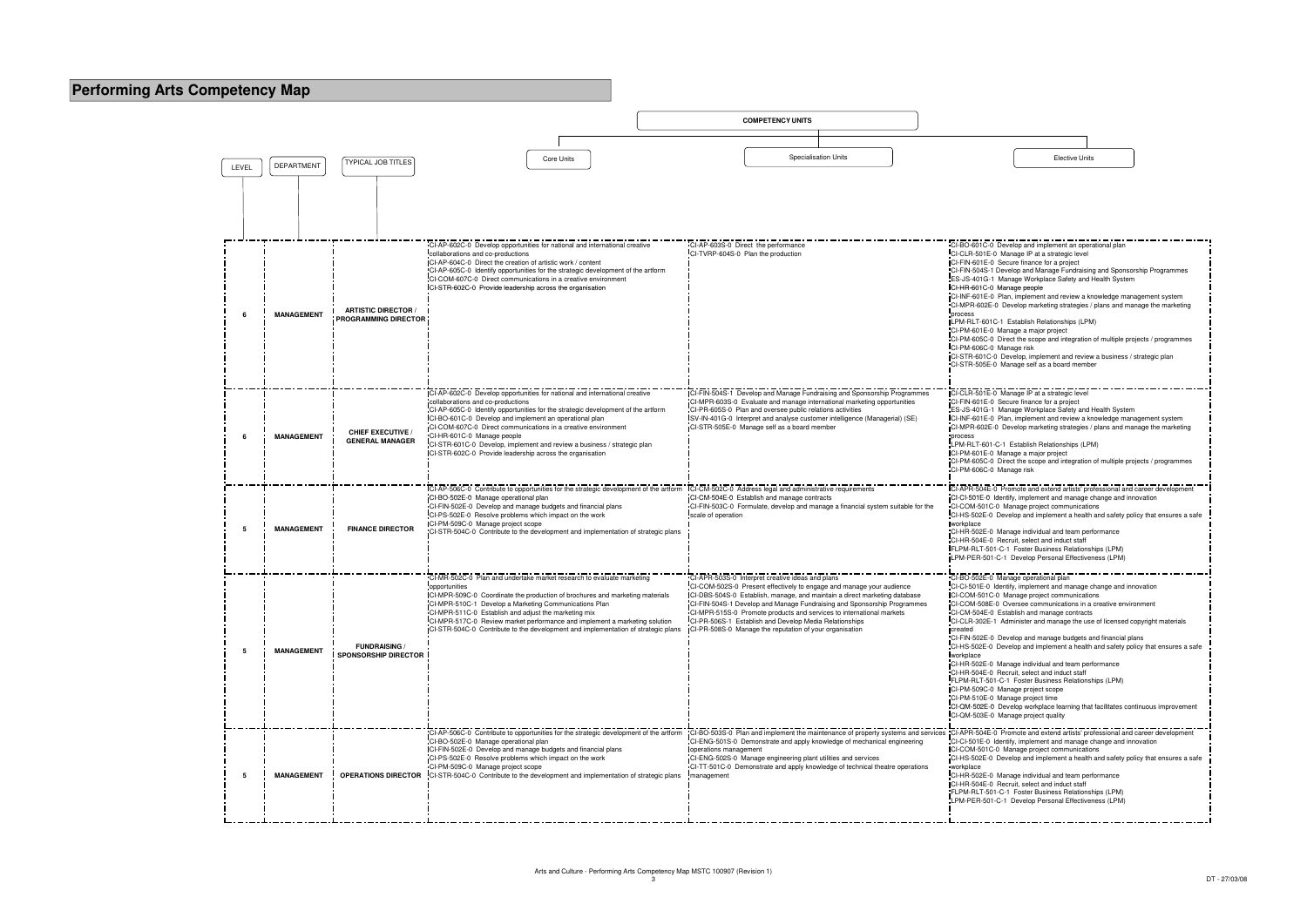| CI-CM-406E-0 Negotiate contracts                                                                                    |
|---------------------------------------------------------------------------------------------------------------------|
| CI-HS-403E-0 Implement and monitor a safe workplace and comply with emergency                                       |
| procedures                                                                                                          |
| CI-LD-402E-0 Design learning and development programmes                                                             |
| CI-LD-403E-0 Facilitate individual learning through coaching                                                        |
| CLPM-RLT-401-C-1 Cultivate Positive Workplace Relations (LPM)                                                       |
| CI-PS-403E-0 Address problems which impact on the work                                                              |
| CI-QM-405E-0 Monitor compliance with legal, regulatory, social, environmental and                                   |
| ethical responsibilities                                                                                            |
|                                                                                                                     |
| CI-CM-406E-0 Negotiate contracts                                                                                    |
| CI-HS-403E-0 Implement and monitor a safe workplace and comply with emergency                                       |
| procedures                                                                                                          |
| CI-LD-402E-0 Design learning and development programmes                                                             |
| CI-LD-403E-0 Facilitate individual learning through coaching                                                        |
| CLPM-RLT-401-C-1 Cultivate Positive Workplace Relations (LPM)                                                       |
| CI-PS-403E-0 Address problems which impact on the work                                                              |
| CI-QM-405E-0 Monitor compliance with legal, regulatory, social, environmental and                                   |
| ethical responsibilities                                                                                            |
|                                                                                                                     |
| CI-CM-406E-0 Negotiate contracts                                                                                    |
| CI-HS-403E-0 Implement and monitor a safe workplace and comply with emergency                                       |
| procedures<br>CI-LD-402E-0 Design learning and development programmes                                               |
| CI-LD-403E-0 Facilitate individual learning through coaching                                                        |
| CLPM-RLT-401-C-1 Cultivate Positive Workplace Relations (LPM)                                                       |
| CI-PS-403E-0 Address problems which impact on the work                                                              |
| CI-QM-405E-0 Monitor compliance with legal, regulatory, social, environmental and                                   |
| ethical responsibilities                                                                                            |
|                                                                                                                     |
| CI-BO-404E-0 Coordinate business resources                                                                          |
| CI-BO-407C-0 Implement the effective delivery of the business plan                                                  |
| CI-CI-402C-0 Promote innovation and change                                                                          |
| CI-COM-306E-0 Make presentations                                                                                    |
| CI-CM-406E-0 Negotiate contracts                                                                                    |
| CI-CLR-302E-1 Administer and manage the use of licensed copyright materials                                         |
| created                                                                                                             |
| CI-FIN-405E-0 Prepare financial reports                                                                             |
| CI-HS-403E-0 Implement and monitor a safe workplace and comply with emergency                                       |
| procedures                                                                                                          |
| CI-HR-407C-0 Participate in, facilitate and promote effective working of individuals and                            |
| teams                                                                                                               |
| CI-LD-403E-0 Facilitate individual learning through coaching                                                        |
| CI-MPR-420E-0 Manage visual merchandising projects<br>CLPM-RLT-401-C-1 Cultivate Positive Workplace Relations (LPM) |
| LPM-PER-401-C-1 Manage Self (LPM)                                                                                   |
| CI-PR-414S-1 Organise press conferences                                                                             |
| CI-QM-405E-0 Monitor compliance with legal, regulatory, social, environmental and                                   |
| ethical responsibilities                                                                                            |
| CI-TT-404S-0 Manage the production process                                                                          |
|                                                                                                                     |

|       |                   |                                                                 |                                                                                                                                                                                                                                                                                                                                                            | <b>COMPETENCY UNITS</b>                                                                                                                                                                                                                                                                                                                                                                                                                                                                                                                                                                                                                                                                                                                           |                                                                                                                                                                                                                                                                                                                                                                                                                                                                                                                                                                                                                                                                                                                                                                            |
|-------|-------------------|-----------------------------------------------------------------|------------------------------------------------------------------------------------------------------------------------------------------------------------------------------------------------------------------------------------------------------------------------------------------------------------------------------------------------------------|---------------------------------------------------------------------------------------------------------------------------------------------------------------------------------------------------------------------------------------------------------------------------------------------------------------------------------------------------------------------------------------------------------------------------------------------------------------------------------------------------------------------------------------------------------------------------------------------------------------------------------------------------------------------------------------------------------------------------------------------------|----------------------------------------------------------------------------------------------------------------------------------------------------------------------------------------------------------------------------------------------------------------------------------------------------------------------------------------------------------------------------------------------------------------------------------------------------------------------------------------------------------------------------------------------------------------------------------------------------------------------------------------------------------------------------------------------------------------------------------------------------------------------------|
|       |                   |                                                                 |                                                                                                                                                                                                                                                                                                                                                            |                                                                                                                                                                                                                                                                                                                                                                                                                                                                                                                                                                                                                                                                                                                                                   |                                                                                                                                                                                                                                                                                                                                                                                                                                                                                                                                                                                                                                                                                                                                                                            |
| LEVEL | <b>DEPARTMENT</b> | <b>TYPICAL JOB TITLES</b>                                       | <b>Core Units</b>                                                                                                                                                                                                                                                                                                                                          | <b>Specialisation Units</b>                                                                                                                                                                                                                                                                                                                                                                                                                                                                                                                                                                                                                                                                                                                       | <b>Elective Units</b>                                                                                                                                                                                                                                                                                                                                                                                                                                                                                                                                                                                                                                                                                                                                                      |
|       |                   |                                                                 |                                                                                                                                                                                                                                                                                                                                                            |                                                                                                                                                                                                                                                                                                                                                                                                                                                                                                                                                                                                                                                                                                                                                   |                                                                                                                                                                                                                                                                                                                                                                                                                                                                                                                                                                                                                                                                                                                                                                            |
|       | <b>MANAGEMENT</b> | <b>ARTS MANAGER</b>                                             | CI-AM-401C-1 Develop and implement arts administration systems and procedures<br>CI-CI-402C-0 Promote innovation and change<br>CI-COM-403C-0 Apply communications management techniques<br>teams<br>ES-WPS-2WIT-0 Workplace ICT Applications (Supervisory) ESS                                                                                             | CI-BM-401C-0 Establish and maintain work and contractual relationship<br>CI-CLR-303C-1 Apply the basic principles of copyright, design, trademark and patent<br>laws to protect and make the most of creative works<br>CI-HR-407C-0 Participate in, facilitate and promote effective working of individuals and CI-FIN-504S-1 Develop and manage fundraising and sponsorship programmes<br>CI-GOV-401-C Apply legislative and regulatory requirements<br>CI-PM-414C-0 Plan and monitor projects to deliver strategic objectives<br>CC-FN-401G-1 Develop Budget<br>CC-FN-402G-1 Manage Budget<br>CC-SMB-401G-1 Develop marketing plan<br>ICC-SMB-402G-1 Implement & review marketing plan<br>CS-WR-403C-1 Manage effective Workplace relationships |                                                                                                                                                                                                                                                                                                                                                                                                                                                                                                                                                                                                                                                                                                                                                                            |
|       | <b>MANAGEMENT</b> | <b>ADMINISTRATIVE</b><br><b>MANAGER</b>                         | CI-AM-401C-1 Develop and implement arts administration systems and procedures<br>CI-CI-402C-0 Promote innovation and change<br>CI-COM-403C-0 Apply communications management techniques<br>CI-HR-407C-0 Participate in, facilitate and promote effective working of individuals and<br>teams<br>ES-WPS-2WIT-0 Workplace ICT Applications (Supervisory) ESS | CI-BO-404E-0 Coordinate business resources<br>CI-BO-407C-0 Implement the effective delivery of the business plan<br>CI-INF-402S-0 Develop procedures for the use of information systems                                                                                                                                                                                                                                                                                                                                                                                                                                                                                                                                                           | CI-CM-406E-0 Negotiate contracts<br>CI-HS-403E-0 Implement and monitor a safe wo<br>procedures<br>CI-LD-402E-0 Design learning and developmen<br>CI-LD-403E-0 Facilitate individual learning throu<br>CLPM-RLT-401-C-1 Cultivate Positive Workpla<br>CI-PS-403E-0 Address problems which impact<br>CI-QM-405E-0 Monitor compliance with legal, re<br>ethical responsibilities                                                                                                                                                                                                                                                                                                                                                                                              |
|       | <b>MANAGEMENT</b> | <b>FINANCE MANAGER</b>                                          | CI-AM-401C-1 Develop and implement arts administration systems and procedures<br>CI-CI-402C-0 Promote innovation and change<br>CI-COM-403C-0 Apply communications management techniques<br>CI-HR-407C-0 Participate in, facilitate and promote effective working of individuals and<br>teams<br>ES-WPS-2WIT-0 Workplace ICT Applications (Supervisory) ESS | CI-BM-401C-0 Establish and maintain work and contractual relationship<br>CI-FIN-405E-0 Prepare financial reports<br>CI-PS-404S-0 Research and analyse information to make effective critical decisions                                                                                                                                                                                                                                                                                                                                                                                                                                                                                                                                            | CI-CM-406E-0 Negotiate contracts<br>ICI-HS-403E-0 Implement and monitor a safe wo<br>procedures<br>CI-LD-402E-0 Design learning and developmen<br>CI-LD-403E-0 Facilitate individual learning throu<br>CLPM-RLT-401-C-1 Cultivate Positive Workpla<br>CI-PS-403E-0 Address problems which impact<br>CI-QM-405E-0 Monitor compliance with legal, re<br>ethical responsibilities                                                                                                                                                                                                                                                                                                                                                                                             |
|       | <b>MANAGEMENT</b> | <b>HR MANAGER</b>                                               | CI-AM-401C-1 Develop and implement arts administration systems and procedures<br>CI-CI-402C-0 Promote innovation and change<br>CI-COM-403C-0 Apply communications management techniques<br>teams<br>ES-WPS-2WIT-0 Workplace ICT Applications (Supervisory) ESS                                                                                             | CI-BO-404E-0 Coordinate business resources<br>CI-BO-407C-0 Implement the effective delivery of the business plan<br>CI-HR-406E-0 Contribute to the selection of personnel for activities<br>CI-HR-407C-0 Participate in, facilitate and promote effective working of individuals and CI-PS-404S-0 Research and analyse information to make effective critical decisions<br>CI-PLA-401C-0 Identify risk and apply risk management processes                                                                                                                                                                                                                                                                                                        | CI-CM-406E-0 Negotiate contracts<br>CI-HS-403E-0 Implement and monitor a safe wo<br>procedures<br>CI-LD-402E-0 Design learning and developmen<br>CI-LD-403E-0 Facilitate individual learning throu<br>CLPM-RLT-401-C-1 Cultivate Positive Workpla<br>CI-PS-403E-0 Address problems which impact<br>ICI-QM-405E-0 Monitor compliance with legal, re<br>ethical responsibilities                                                                                                                                                                                                                                                                                                                                                                                             |
|       | <b>MANAGEMENT</b> | <b>MARKETING AND</b><br><b>COMMUNICATIONS</b><br><b>MANAGER</b> | CI-COM-403C-0 Apply communications management techniques<br>CI-MR-403C-0 Conduct market research<br>CI-MPR-421C-0 Profile the market to implement and monitor marketing activities<br>CI-MPR-422E-0 Promote products and services<br>CI-PS-403E-0 Address problems which impact on the work                                                                | CI-AM-401C-1 Develop and implement arts administration systems and procedures<br>CI-APR-308E-0 Work within an arts organisation and with arts professionals<br>CI-DM-406S-0 Manage a direct marketing campaign<br>CI-PR-411S-0 Formulate and coordinate public relations communications and assess CI-COM-306E-0 Make presentations<br>the communication effects                                                                                                                                                                                                                                                                                                                                                                                  | CI-BO-404E-0 Coordinate business resources<br>CI-BO-407C-0 Implement the effective delivery<br>CI-CI-402C-0 Promote innovation and change<br>CI-CM-406E-0 Negotiate contracts<br>CI-CLR-302E-1 Administer and manage the use<br>created<br>CI-FIN-405E-0 Prepare financial reports<br>CI-HS-403E-0 Implement and monitor a safe wo<br>procedures<br>CI-HR-407C-0 Participate in, facilitate and prom<br>teams<br>CI-LD-403E-0 Facilitate individual learning throu<br>CI-MPR-420E-0 Manage visual merchandising<br>CLPM-RLT-401-C-1 Cultivate Positive Workpla<br>LPM-PER-401-C-1 Manage Self (LPM)<br>CI-PR-414S-1 Organise press conferences<br>CI-QM-405E-0 Monitor compliance with legal, re<br>ethical responsibilities<br>CI-TT-404S-0 Manage the production process |